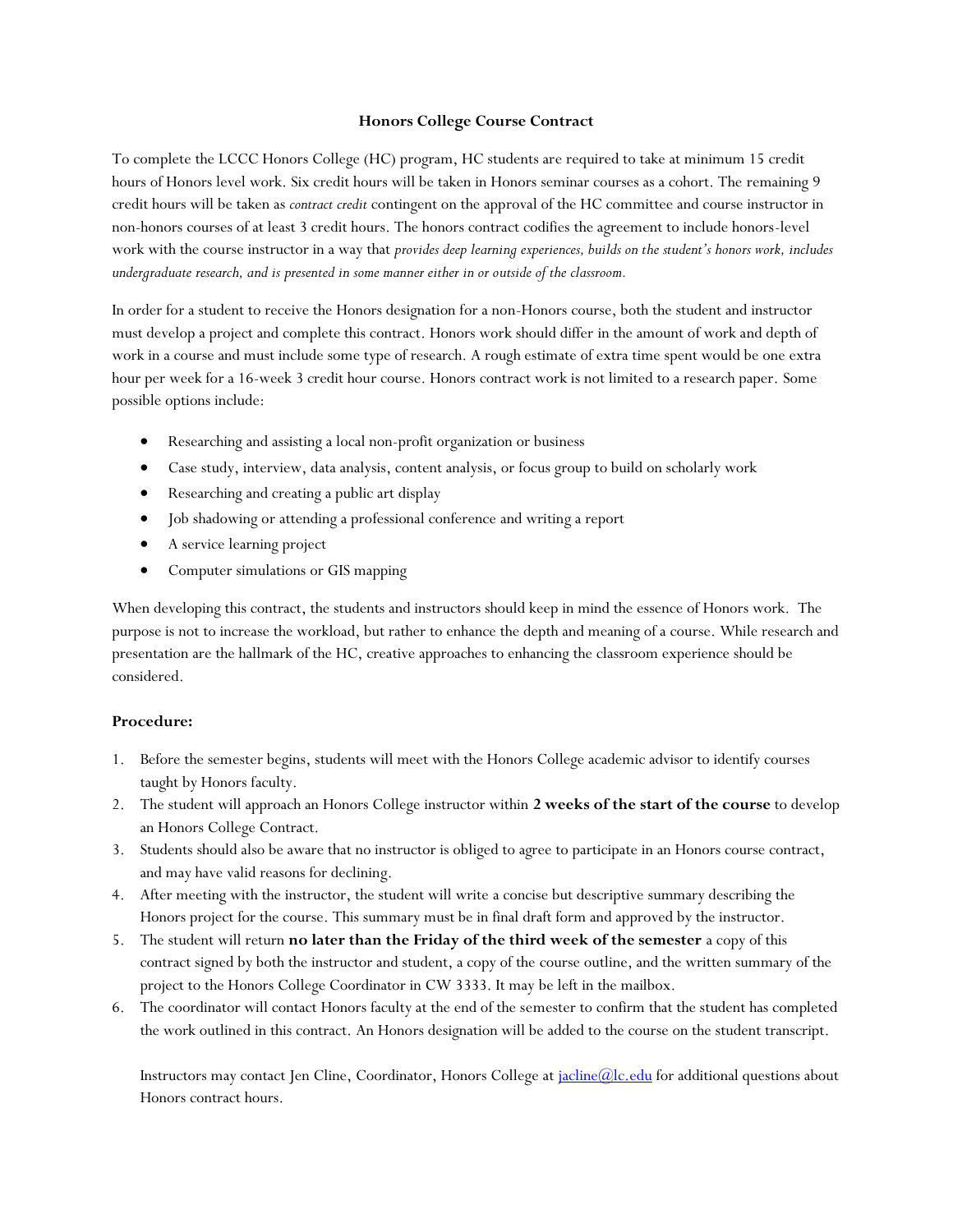## **Registration for Contract Hours**

| (course name and number)                                               |                                                                                                                    |        |  |
|------------------------------------------------------------------------|--------------------------------------------------------------------------------------------------------------------|--------|--|
|                                                                        |                                                                                                                    |        |  |
| _ The course instructor and I will meet regularly during the semester. |                                                                                                                    |        |  |
| -The project plan includes both research and a presentation.           |                                                                                                                    |        |  |
| _I will share the results of my learning in the following way:         |                                                                                                                    |        |  |
|                                                                        |                                                                                                                    |        |  |
|                                                                        |                                                                                                                    |        |  |
|                                                                        |                                                                                                                    |        |  |
|                                                                        | _I have attached a summary statement on how the Honors component of the course will be achieved.                   |        |  |
|                                                                        |                                                                                                                    |        |  |
|                                                                        | I understand that the course instructor will need to confirm my satisfactory work on the Honors component with the |        |  |
|                                                                        | Honors Program office before the HON designation is added to my transcript grade for this course.                  |        |  |
|                                                                        |                                                                                                                    |        |  |
| (signature)                                                            | (print name)                                                                                                       | (date) |  |
|                                                                        |                                                                                                                    |        |  |
| (signature)                                                            | (print name)                                                                                                       | (date) |  |
|                                                                        |                                                                                                                    |        |  |

Date signed \_\_\_\_\_\_

[Office use only] Date forwarded to Registrar \_\_\_\_\_\_

**Deadline: The Friday of the third week of the semester.**